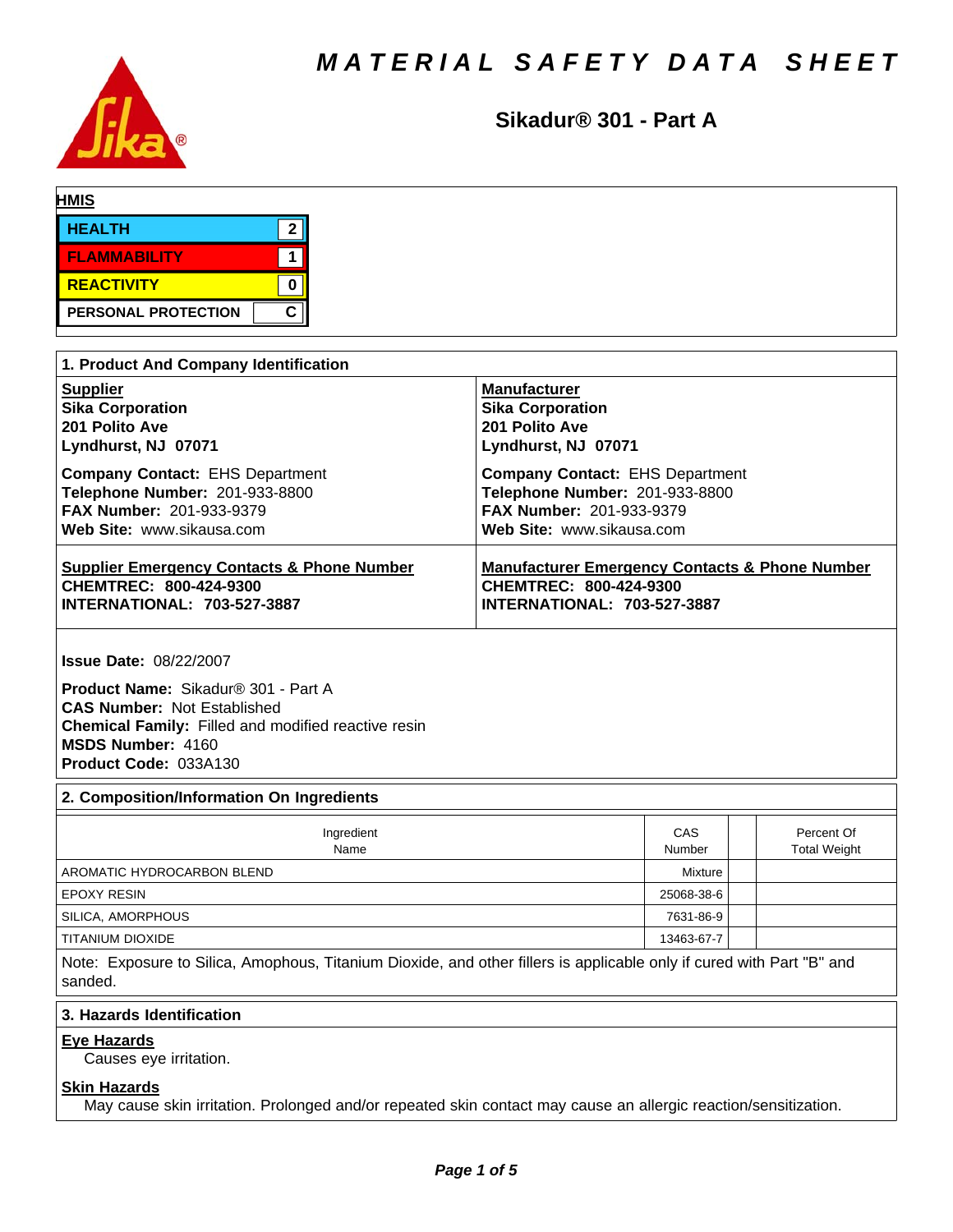# **Sikadur® 301 - Part A**

# **3. Hazards Identification - Continued**

# **Ingestion Hazards**

Harmful if swallowed.

# **Inhalation Hazards**

May cause respiratory tract irritation.

# **4.First AidMeasures**

### **Eye**

In case of contact, hold eyelids apart and immediately flush eyes with plenty of tepid water for at least 15 minutes. Get medical attention immediately if irritation develops and persists.

### **Skin**

In case of contact, immediately flush skin with soap and plenty of tepid water for at least 15 minutes. Get medical attention immediately if irritation (redness, rash, blistering) develops and persists.

# **Ingestion**

Dilute with water. Do not induce vomiting. Never give anything by mouth to an unconscious victim. Contact physician.

### **Inhalation**

Remove to fresh air. If breathing has stopped, institute artificial respiration. Consult a physician.

### **5. Fire Fighting Measures**

**Flash Point:** >215°F>102°C **Autoignition Point:** N/AV°F

# **Fire And Explosion Hazards**

None known

#### **Extinguishing Media**

In case of fire, use water spray (fog) foam, dry chemical, or CO2.

# **Fire Fighting Instructions**

In the event of a fire, firefighters should wear full protective clothing and NIOSH-approved self-contained breathing apparatus with a full facepiece operated in the pressure demand or other positive pressure mode.

# **6. Accidental Release Measures**

Avoid release to the environment. Use appropriate Personal Protective Equipment (PPE). Contain spill and collect with absorbent material and transfer into suitable containers. Do not flush to sewer or allow to enter waterways. Ventilate enclosed area.

# **7. Handling And Storage**

# **Handling And Storage Precautions**

Keep out of reach of children. Store in a cool well ventilated area. Keep containers tightly closed.

# **Storage Precautions**

Protect from frost. Protect from heat and direct sunlight.

# **Work/Hygienic Practices**

Wash thoroughly with soap and water after handling product.

# **8. Exposure Controls/Personal Protection**

# **Engineering Controls**

Use with adequate general and local exhaust ventilation. Refer to the current edition of "Industrial Ventilation: A Manual of Recommended Practice" published by the American Conference of Governmental Industrial Hygienists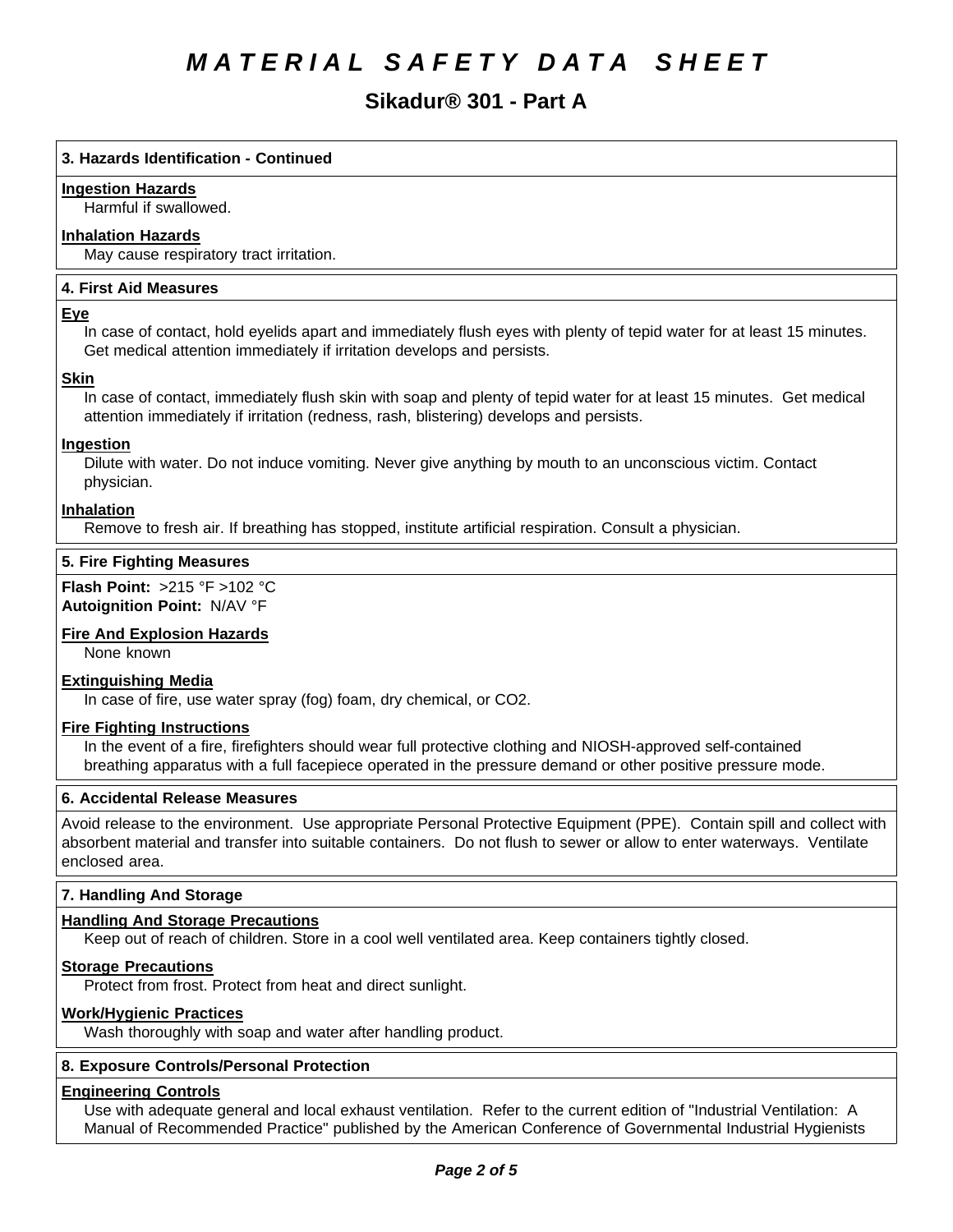# **Sikadur® 301 - Part A**

# **8. Exposure Controls/Personal Protection - Continued Engineering Controls - Continued** for information on the design, installation, use, and maintenance of exhaust systems. **Eye/Face Protection** Safety glasses with side shields or goggles. **Skin Protection** Avoid skin contact. Wear long sleeve shirt and long pants. Wear chemical resistant gloves. **Respiratory Protection** A respirator protection program that meets 29 CFR 1910.134 requirement must be followed whenever workplace conditions warrant a respirator's use. **Other/General Protection** Wash thoroughly with soap and water after handling. **Ingredient(s) - Exposure Limits** SILICA, AMORPHOUS ACGIH TLV-TWA10 mg/m3 OSHA PEL-TWA 20 mppcf OSHA PEL-TWA 80 / %SiO2 mg/m3 TITANIUM DIOXIDE ACGIH TLV-TWA10 mg/m3 OSHA PEL-TWA 15 mg/m3 **9. Physical And Chemical Properties Appearance** Light Gray Liquid **Odor** Mild aromatic odor **Chemical Type:** Mixture **Physical State:** Solid **Melting Point:** N/AV°F **Boiling Point:** N/AV°F **Specific Gravity:** 1.16 **Packing Density:** 9.7 lbs/gallon **Vapor Density: > Air Solubility: N/AV Evaporation Rate:** Slower than ether **10. Stability And Reactivity Stability: Stabel**

**Hazardous Polymerization: Will not occur** 

#### **Conditions To Avoid (Stability)**

None known

# **Incompatible Materials**

Strong oxidizing materials, acids, bases.

#### **Hazardous Decomposition Products**

CO, CO2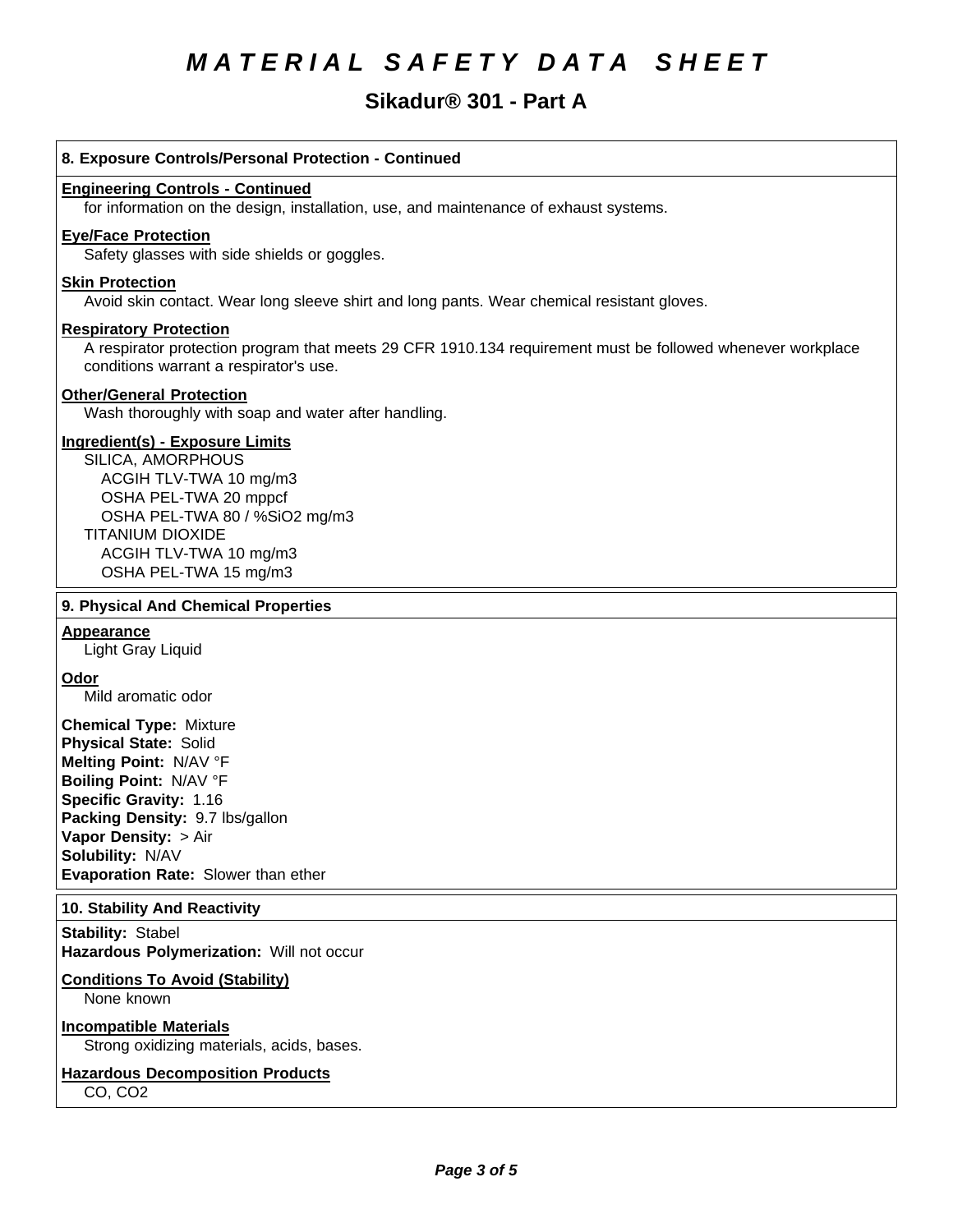# **Sikadur® 301 - Part A**

# **10. Stability And Reactivity - Continued**

# **Conditions To Avoid (Polymerization)**

Hazardous reactions with Amines, Phenols No decomposition if used as prescribed.

### **11. Toxicological Information**

### **Ingredient(s) - Carginogenicity**

SILICA, AMORPHOUS

Listed In The IARC Monographs

### **12. Ecological Information**

No Data Available...

### **13. Disposal Considerations**

Dispose in accordance with applicable federal, state and local government regulations. Waste generators must determine whether a discarded material is classified as a hazardous waste. USEPA guidelines for the classification determination are listed in 40 CFR Parts 261.3. Additionally, waste generators must consult state and local hazardous waste regulations to ensure complete and accurate classification.

### **14. Transport Information**

### **Proper Shipping Name**

Not Regulated by the US DOT

# **15. Regulatory Information**

### **U.S. Regulatory Information**

All ingredients of this product are listed or are excluded from listing under the U.S. Toxic Substances Control Act (TSCA) Chemical Substance Inventory.

### **SARA Hazard Classes**

Acute Health Hazard Chronic Health Hazard

#### **SARA Section 313 Notification**

This product does not contain any ingredients regulated under Section 313 of the Emergency Planning and Community Right-To-Know Act of 1986 or 40 CFR 372.

# **Ingredient(s) - State Regulations**

SILICA, AMORPHOUS New Jersey - Workplace Hazard Pennsylvania - Workplace Hazard Massachusetts - Hazardous Substance TITANIUM DIOXIDE New Jersey - Workplace Hazard Pennsylvania - Workplace Hazard New York City - Hazardous Substance

# **16. Other Information**

**HMIS Rating Health: 2 Fire: 1 Reactivity: 0**